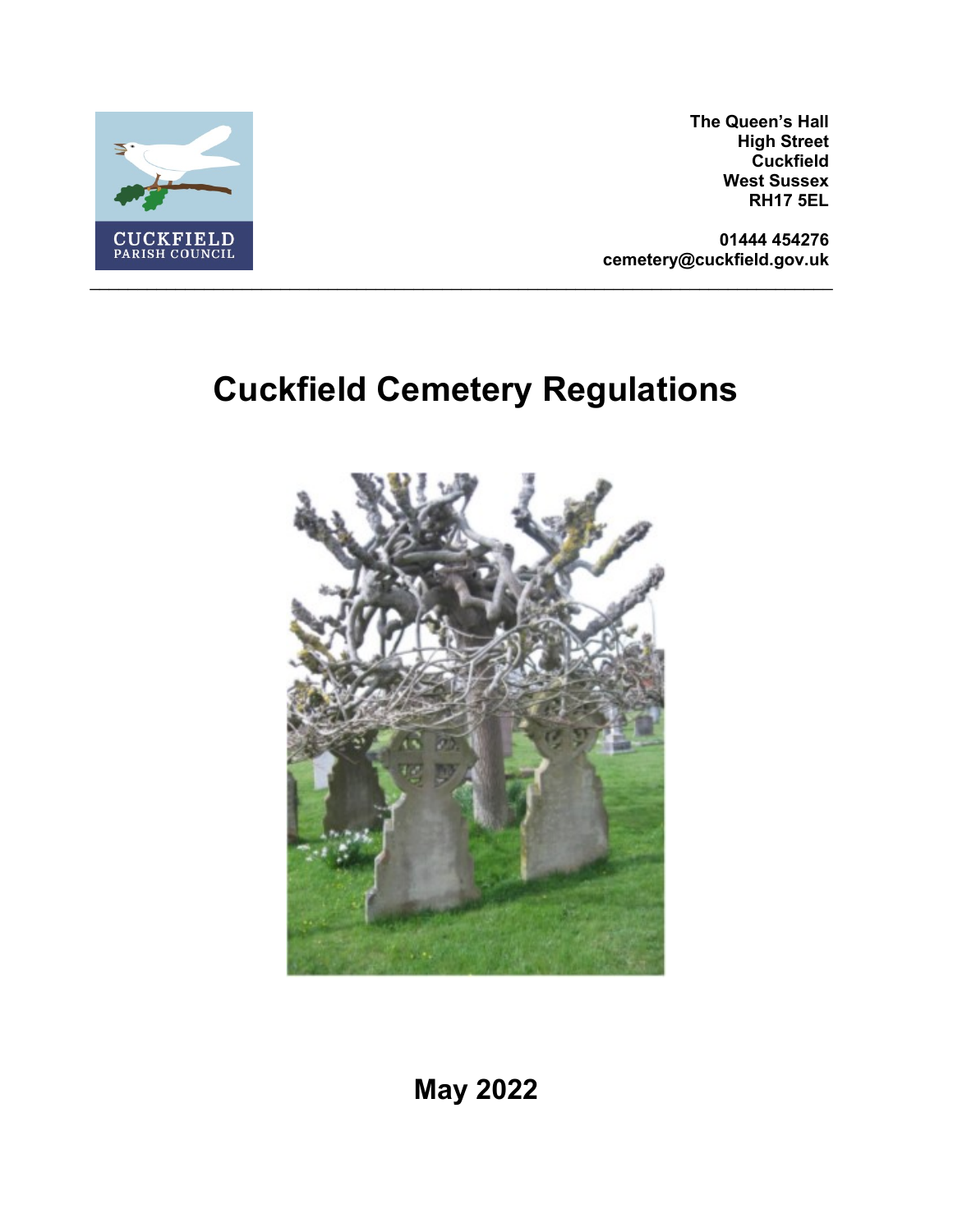# **Cemetery Regulations**

Cuckfield Parish Council are responsible for the management of Cuckfield Cemetery. The cemetery is administered by a cemetery registrar on behalf of the Parish Council and not by Holy Trinity Church.

This booklet is a guide to assist friends and family of people buried in the cemetery, funeral directors, stonemasons and other people that may visit the cemetery.

These regulations are here to:

- Protect the health and safety of staff and visitors
- Maintain a respectful atmosphere within the grounds
- Reduce environmental damage as much as possible

They are here to make sure we are fair to everybody and to make sure you know what we expect of you, whether you are a funeral director, stonemason, or a member of the general public.

We have been asked why these regulations are necessary; why we don't allow candles, glass holders and the like.

Unfortunately, when these items get broken or misplaced they can harm visitors, staff, or animals and also cause damage to maintenance or mowing equipment used to care for the grounds.

# **These rules are for the benefit of us all, and we appreciate you following them.**

#### **General Information**

The cemetery is attached to Holy Trinity Churchyard in Cuckfield, with access to the cemetery through the two main lychgates of the church or access points in Newbury Lane.

The original churchyard and older parts of the cemetery are now closed as it is full, excepting burials where graves are re-opened or those burials taking place in prepurchased graves.

The Parish Council has worked hard for many years to ensure that Cuckfield has been able to retain and develop the cemetery, and the new section in Newbury Meadow will serve the village for many years to come.

The cemetery facilities include a general burial ground for traditional burials, and a section for the interment of cremated remains where a memorial can be placed; there is also a natural burial facility. All these sections are situated at the south eastern end of the cemetery in the new section.

In the natural burial section only biodegradable coffins and fittings are allowed. Wooden coffins will only be permitted if the timber has been sourced from managed tree forests and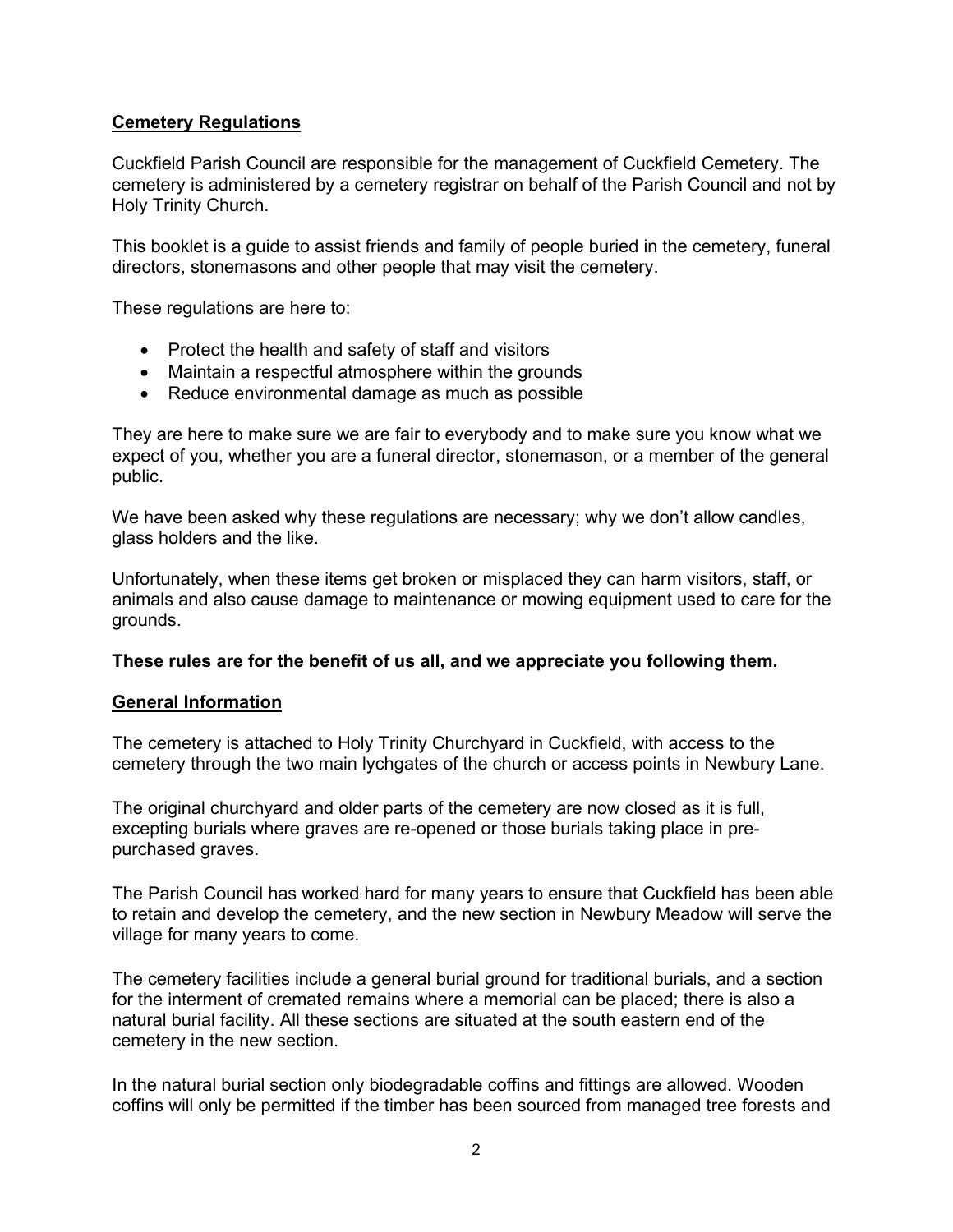they must be ecologically sound. The deceased person will be accepted for burial in a corrugated cardboard coffin, a homemade coffin (which needs to be approved by the cemetery registrar), bamboo, wicker, willow or any other natural material deemed acceptable. Further details concerning the regulations of the Natural Burial Ground can be found on page 7 of this booklet.

The cemetery office is located in the offices of:

**Cuckfield Parish Council Queen's Hall High Street Cuckfield West Sussex RH17 5EL**

**Tel 01444 451610**

**Cemetery Registrar: Shayne Hilbourne**

**email: cemetery@cuckfield.gov.uk**

**www.cuckfield.gov.uk**

#### **Hours of opening Monday – Friday 10am to 3pm**

We always try to meet the needs of the family and friends of people who are buried in the cemetery, and advice or support is available through the above office.

There is an online register of people buried within the cemetery; you can search these registers personally at **www.cuckfield.gov.uk**

#### **Cemetery Opening Hours for Burials taking Place**

Interments may take place every day except Saturday, Sunday and Public Holidays.

**From 1st April to 30th September**  Monday to Thursday 09.30 – 15.00 Friday 09.30 – 14.00

**From 1st October to 31st March** Monday to Thursday 09.30 – 14.00 Friday 09.30 – 13.00

#### **Facilities**

There are no formal car parking facilities for the cemetery, although a small lay-by has been made along Newbury Lane for occasional visitors. There are no toilet facilities within the cemetery. Water points are provided around various different parts of the cemetery together with rubbish bins for the disposal of all unwanted waste.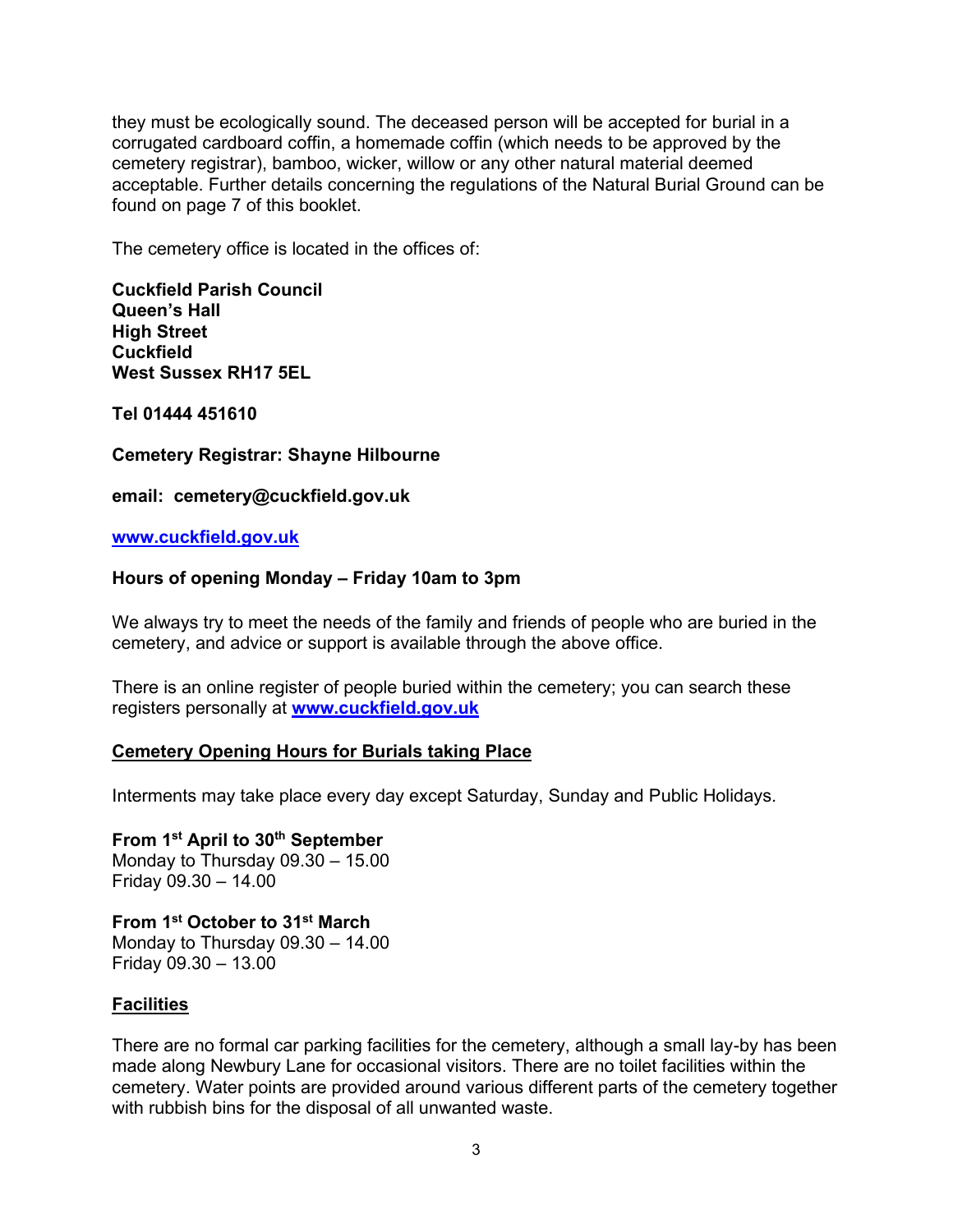# **Children**

Families with children are always welcome, but we ask for your co-operation in keeping children under supervision at all times.

# **Dogs**

Dogs must be kept on a lead at all times and prevented from fouling anywhere within the cemetery. Owners are required to clean up after their dogs and place it in the dog litter container on the exit next to the lychgate at the church.

## **Security**

The council cannot accept responsibility for the security of any plants, memorials, personal effects or any other items placed on or around any graves.

## **Code of Conduct**

## **Visitors to the cemetery should not:**

- Ride bicycles, skateboards, or motorcycles.
- Allow dogs to foul within the cemetery grounds.
- Obstruct or cause nuisance to any officer of or person employed by the Parish Council.
- Cause damage to any grave, memorial, plant, bulbs, tree or shrub.
- Use a radio or similar device without headphones in the cemetery.

The scattering of ashes on already purchased graves is strictly forbidden. The planting of trees, shrubs, flowers or bulbs, together with placing of artificial flowers, and solar or battery-operated lighting is not allowed on any grave or in any section.

Newbury Meadow, the new section of the cemetery is a lawn cemetery. It is not permitted to plant flowers or place memorial goods outside of the area designated for the placement of memorials, or to enclose the grave space with any kerb sets, railings or other structure. This is to allow for effective mowing and maintenance.

# **Arranging a Burial**

#### **An Interment Form must be forwarded to the Cemetery Registrar:**

- During office hours, three working days (excluding Saturdays, Sundays and Public Holidays) before the date of the interment.
- In the case of a full burial, either the green certificate issued by the Registrar of Births and Deaths in respect of the person to be buried, or the Coroner's Certificate for burial must be included.
- A Registrar's Certificate should be included in the case of a Stillborn Child. Any certificate issued in the case of unborn babies or neo natal deaths should also be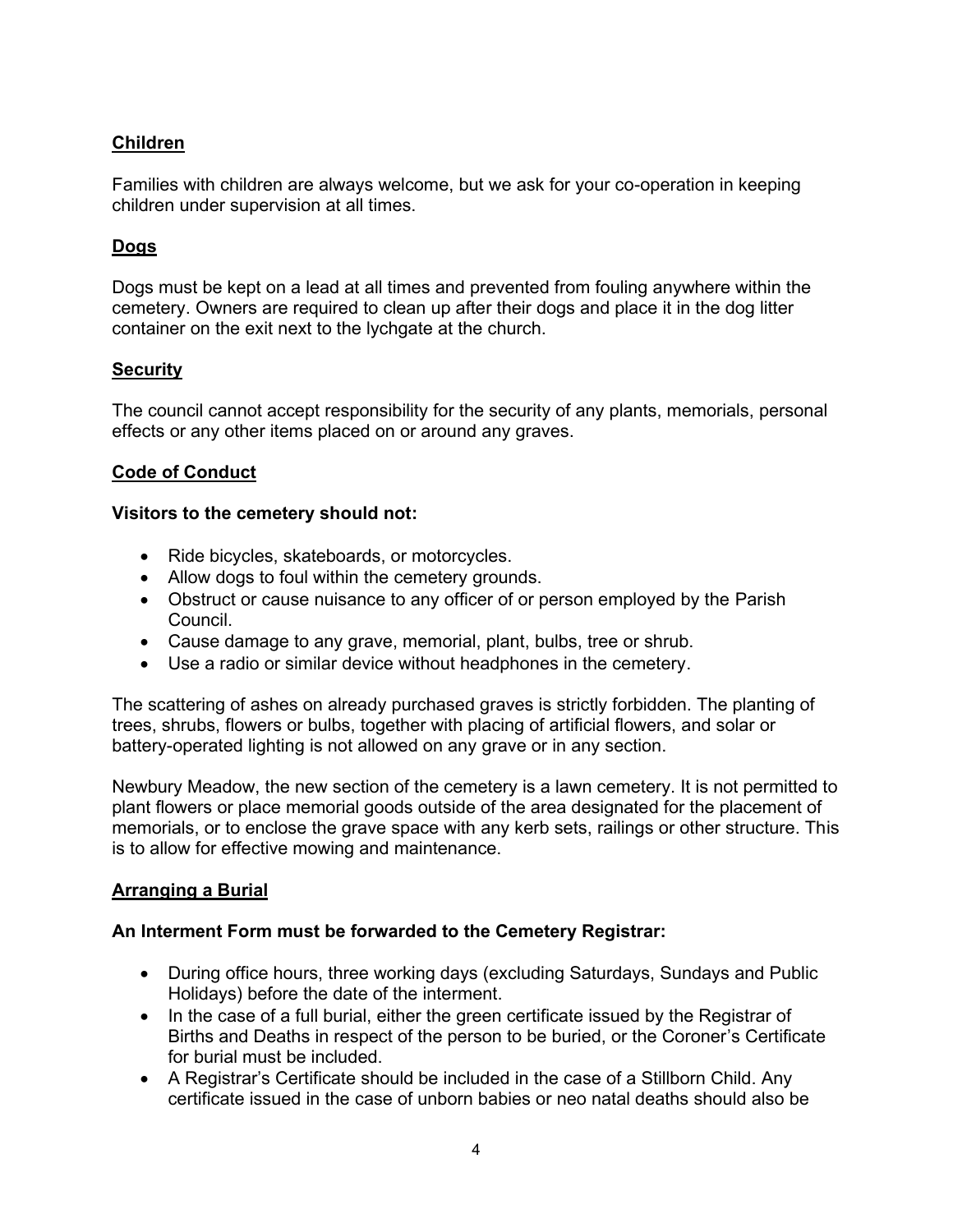sent in the same manner.

- For the interment of cremated remains, a Certificate of Cremation issued by the Crematorium Authority should accompany the interment form.
- All fees and charges connected with the interment should accompany the interment form with all cheques being made payable to Cuckfield Parish Council.

## **Exclusive Rights of Burial**

Upon payment of the prescribed fee an exclusive right of burial is granted for a period of fifty years only, either at the time of submitting the interment notice or for future use. These spaces can be purchased by residents or non-residents of Cuckfield Parish (a copy of the boundary is lodged with the Cemetery Registrar), but non-residents are subject to an increased charge.

In certain circumstances where a long-term resident of Cuckfield Parish has been taken into residential care, a family home, or hospitalised due to ill health, the Council may, at its own discretion, apply single resident fees wherever it is considered appropriate.

When the interment involves re-opening an existing grave where the rights of burial have been issued, the grant of exclusive right of burial and the authority of the grantee must be produced before notice of interment in a purchased grave will be accepted.

If the name on the deed is not the same as the person signing the interment form an indemnity form will need to be completed in order for the interment to take place together with correspondence confirming their permission to re-open this grave.

Where the Deed Owner is the deceased, authority for the interment is presumed by Section 10(6) of The Local Authorities Cemeteries Order 1977. It is recommended that the next of kin of the deceased arranges for these Deeds of Ownership to be transferred and reassigned to themselves or another near relative. (A small charge may be made for this service.)

Cuckfield Cemetery is a non-denominational burial ground. It is the responsibility of the person organising the interment to arrange for any religious blessings of the plot.

#### **Gravedigging**

All new graves will be excavated and filled in by the council's contractor at the Cemetery and the following depths will be observed.

| <b>Single Grave</b> | $5'6''$ deep |
|---------------------|--------------|
| Double Depth        | $7'6''$ deep |
| Child's Grave       | $4'0''$ deep |

All graves are measured to 7' x 2'6"

The interment of three persons in any one grave may be authorised at the discretion of the Cemetery Registrar but is always dependent on ground conditions and may be subject to an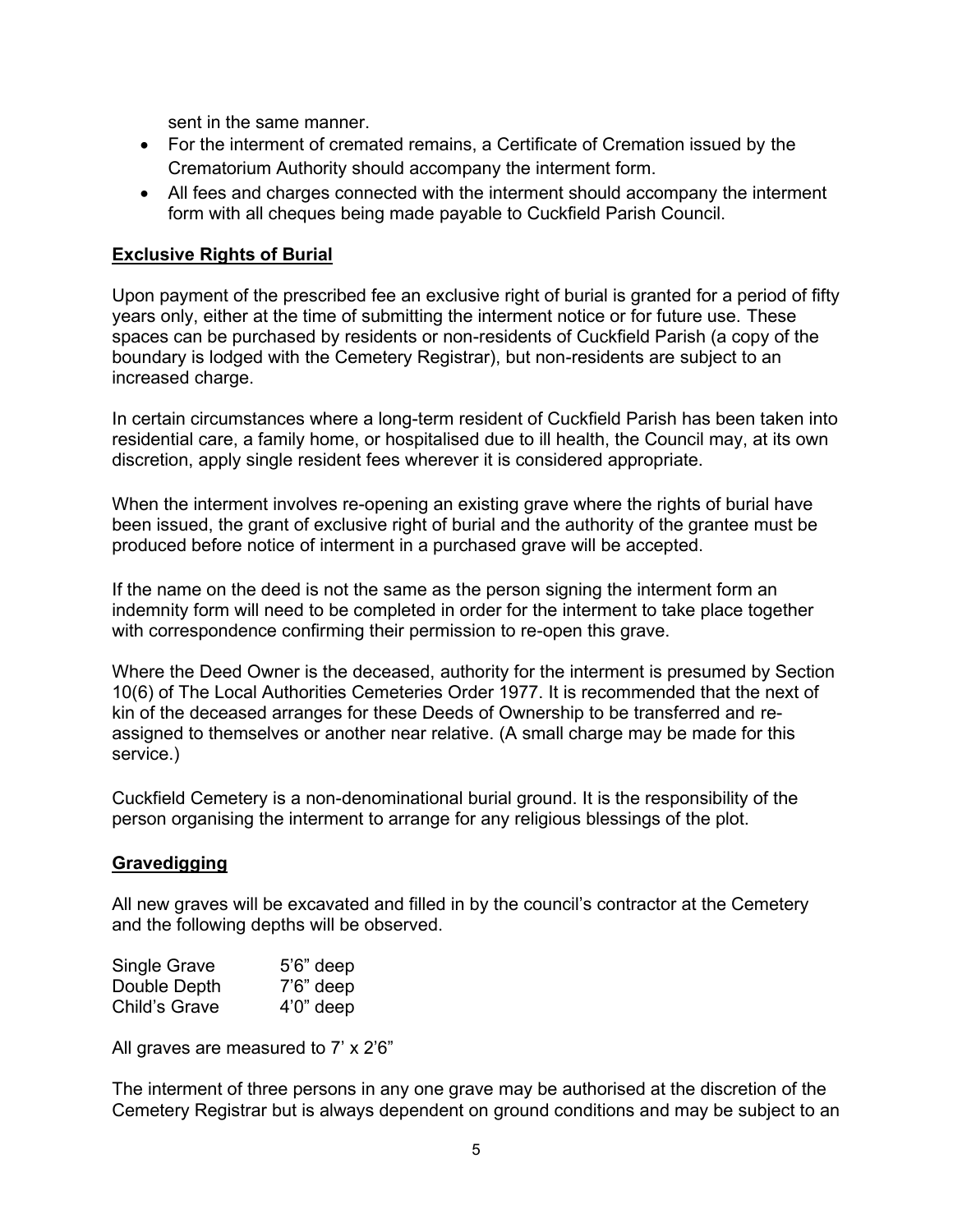

additional fee.

Cuckfield Parish Council may limit the depths of graves where drainage or other causes render such a restriction to be necessary.

It is the policy of the Council to undertake the initial turfing of grave spaces as soon after the interment as practicable, having regards to conditions and season. This service is included in the interment fee.

## **Memorialisation**

This facility is available to the registered owner of the rights of burial of a grave. Applications to place or erect a memorial should be made on the Memorial Application Form available from the Cemetery Registrar and the appropriate fee must be paid to the Council at the time of application before a permit is issued. All permits will be issued within 2 weeks of the application being received.

- No memorial may be placed upon any grave unless a permit is obtained.
- A drawing showing the design and dimensions of every memorial together with details of materials and inscriptions, shall be submitted for approval to the Cemetery Registrar.
- All memorials should accord to an approved standard of workmanship recommended by The National Association of Monumental Masons and all memorials must be fixed to a pre-cast concrete bearer below the ground level.
- All memorials above height of 18" must have a recommended NAMM stabilising fixing.
- The grave number may be engraved on the rear of the headstone but trade names are not allowed.
- Additional inscriptions to memorials can be made by completing a Memorial Application Form in the same way as a new memorial application, enclosing the relevant fee.
- At the discretion of the Parish Council a temporary grave marker or wooden cross not exceeding 18" in height and 12" in width may be placed immediately after any burial including cremated remains but must be removed after a six month period. The council reserves the right to remove these markers after this period has elapsed.
- The owner of the rights of burial is responsible for the maintenance of memorials placed upon the grave, and also for its removal and expense incurred to allow the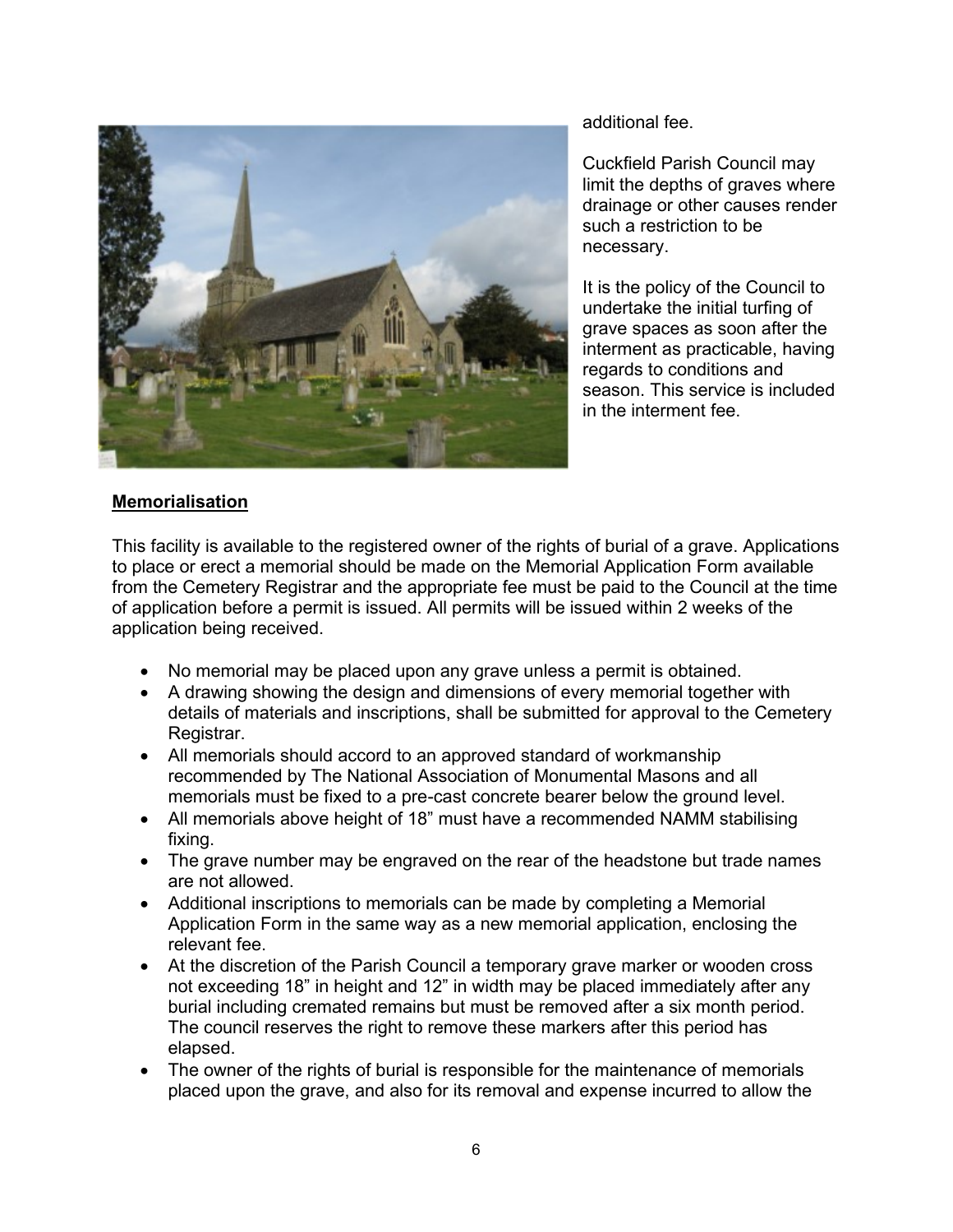grave to be re-opened for any subsequent burial should the need arise.

#### **Memorial Sizes**

- In the case of an already purchased grave for full burials, memorials in all cases must not exceed 3' in height, 2' in width and 3" in thickness. Bases must not exceed 12" front to back and no kerb sets are allowed.
- In the case of the cremated remains plot, memorials must not exceed 18" in height, 14" in width, 2" thickness and the base not exceeding 10" front to back.
- In the case of a child's already purchased grave memorials must not exceed 24" in height, 16" in width, 3" thickness, and the base not exceeding 10" front to back.
- In the case of an un-purchased grave in the stillborn section of the cemetery no memorial may be placed other than a flat tablet measuring  $2$ " x  $9$ " (w) x  $6$ ".

Failure to comply with these regulations may result in the council requesting the memorial to be removed and any outstanding works to be completed at the cost of the applicant.

The planting of trees or shrubs together with placing of artificial flowers, solar or battery operated lighting is not allowed, and such items will be removed from the site by the cemetery staff. The use of glass or ceramic vases is prohibited due to the risk of breakage, injury and damage to maintenance equipment.

It is not permitted to plant flowers or place memorial goods outside of the area designated for the placement of memorials. Memorial goods placed on graves will be removed if they become unsightly (for example dead plotted plants, flowers or damaged items).

#### **Newbury Meadow Natural Burial Ground**

New graves in this section may be purchased for a period of 50 years to allow for a maximum of two interments in any one grave space.

In line with the general burial section the same regulations concerning times of operation will apply.

At the sole discretion of the Environment Committee of Cuckfield Parish Council specific trees may be planted within the Natural Burial Ground Section, but the position and type must be agreed prior to placement. A recommended supplier will deliver any specimen to the cemetery where the cemetery staff will plant in the agreed position.

## *The Parish Council accepts no responsibility for future ongoing maintenance or replacement of any trees within the cemetery*

#### **Memorialisation**

The Natural Burial Ground exists to give residents and non-residents of Cuckfield the opportunity to arrange for as natural a burial as possible to take place within Cuckfield.

Therefore, no memorials of any description are allowed within this section. Natural flowers